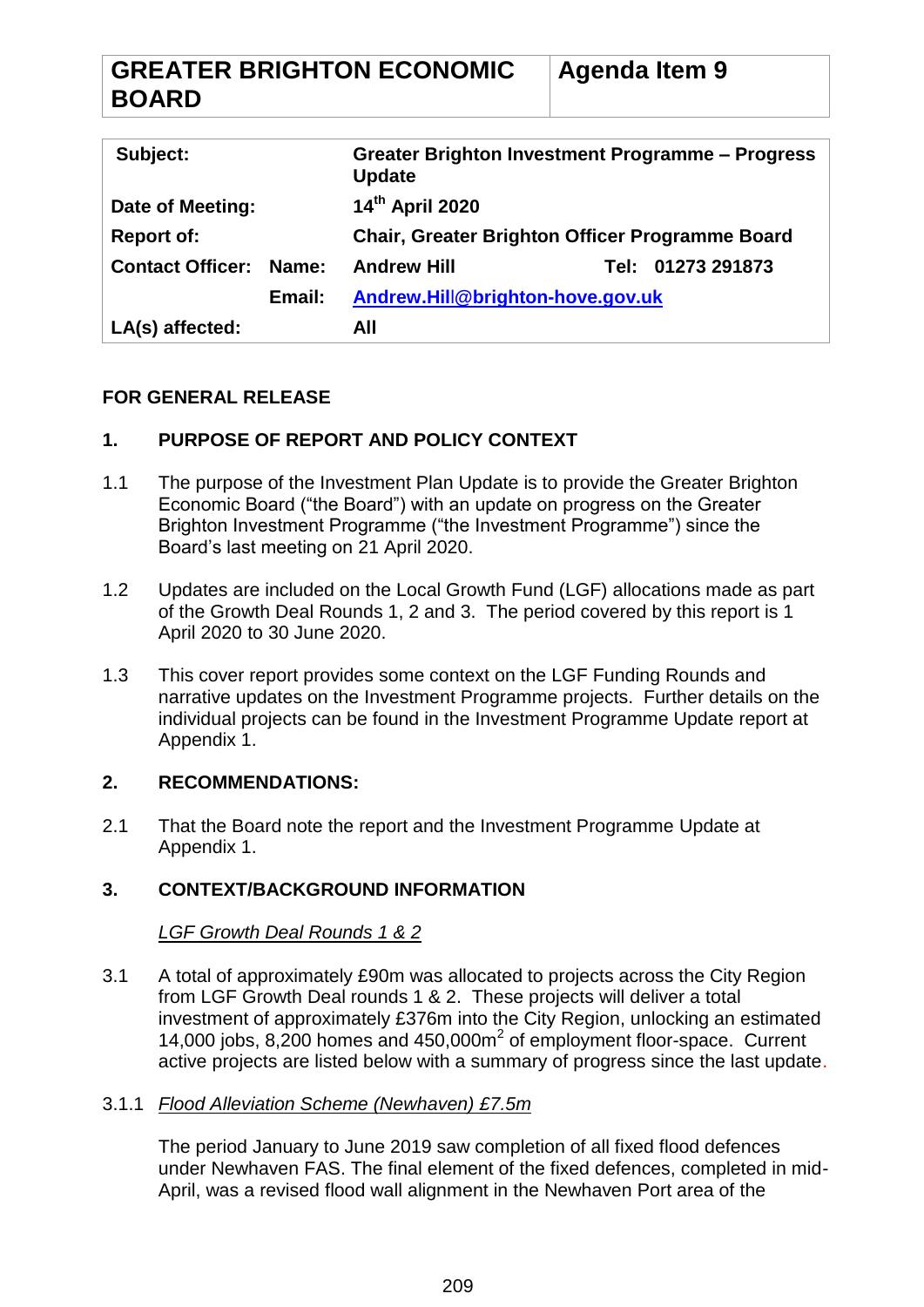scheme. This alignment was revised in part to (successfully) address significant expected cost overruns had the original alignment been followed and also responded to uncertainty about future land use in Newhaven Port. The revised alignment also provided the opportunity to trial the use of low-carbon ('Cemfree') cement with 88% less embodied carbon than traditional cement.

The demountable flood barrier over the A26 has now been successfully completed. Substantial progress on the rail flood barrier together with Network Rail has been made, with 90% of all works now completed. Works on this aspect of the scheme are anticipated to commence in June 2020, subject to final legal agreements.

### 3.1.2 *Port Access Road (Newhaven) £10.0m*

Construction commenced early January 2019, with works now well underway. BAM Nuttall has been appointed as contractor. Construction is expected to take 19 months to complete. A Local Liaison Committee has been established to help address community concerns and meets regularly. The focus for works has now progressed past the abutment walls to the piling required for the bridge foundations. Some beams have now been delivered, with the remainder being rescheduled due to inclement weather conditions. Overall programme remains on track.

### 3.1.3 *New England House Growth Centre (Brighton) - £4.9m*

A design brief has been completed for council architects and a wider design team has been commissioned. Work has commenced and is in progress on a detailed design for the building. This has included a range of survey work that has been undertaken to inform the design process and ensure that options are followed that are best able to reduce overall construction costs, optimise floorplates for proposed additional floorspace and reduce potential impacts on existing units while meeting the outputs of City Deal.

### 3.1.4 *Digital Catapult & 5G Testbed (Brighton) - £1.8m*

The support being provided to the third cohort of businesses taking part in the 5G-Brighton Technology Accelerator Programme has been impacted due to Covid-19 restrictions. Physical access to the Testbed facilities was curtailed in mid-March, with remote access only provided. A re-opening strategy for the Testbed is currently in hand and with it a completion plan for the third cohort. The impact of Covid-19 on the Research & Innovation Fibre funding agreement may have a long-term impact on plans for the Testbed.

An open call for a fourth cohort of businesses to engage has been launched, themed around the Creative Industries. The 5G Testbed partners have been collaborating with third parties (including Warner Bros and O2) on a bid to DCMS around 5G and the Music Industry. The support for immersive businesses has been limited to online-only activity due to the temporary closure of the Brighton lab. However, a £1m funding bid to UKRI between regional immersive company MakeReal and the University of Sussex to use Virtual Reality to analyse reactions to extreme situations has been successful.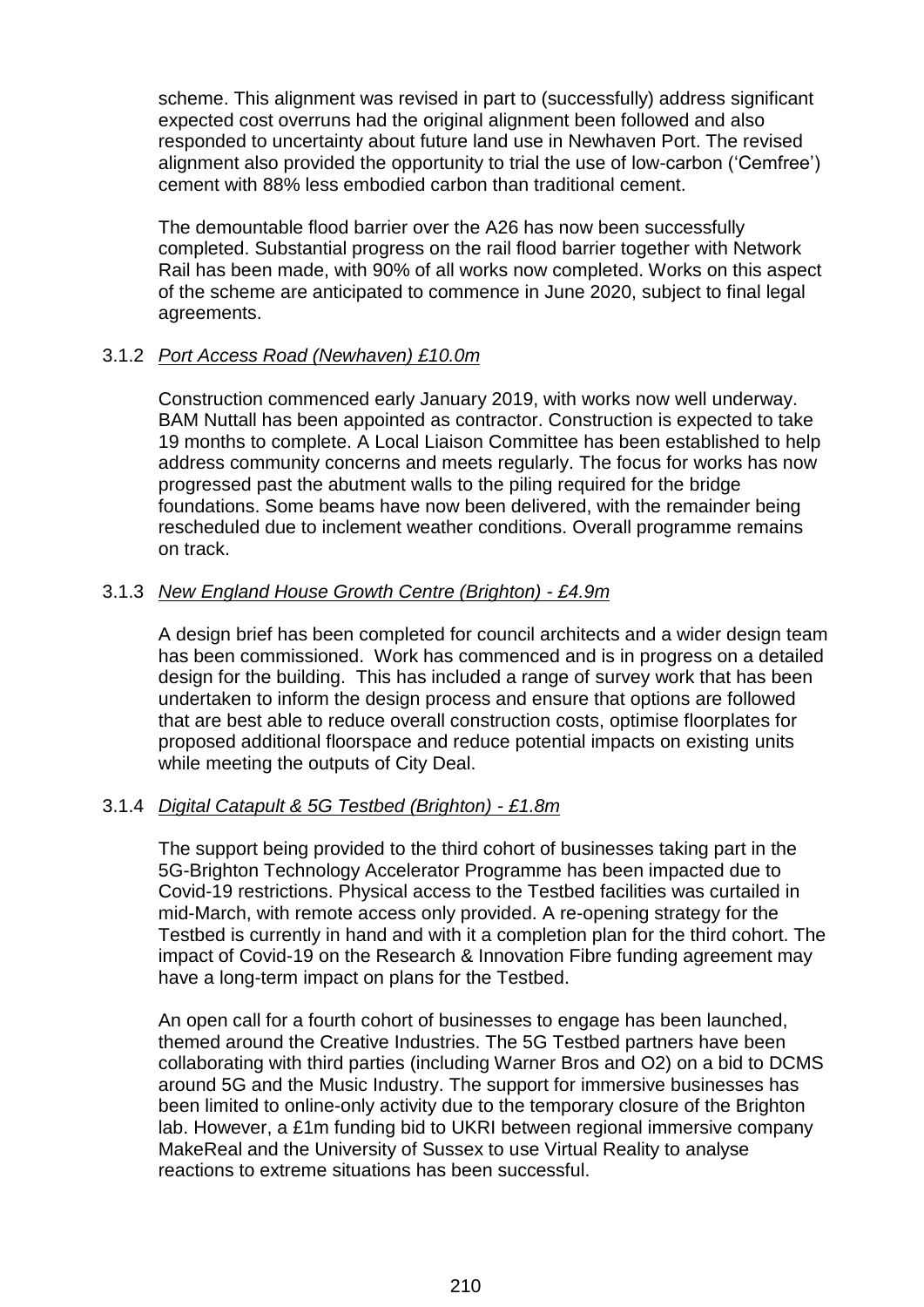### 3.1.5 *Circus Street Innovation Centre & Regeneration (Brighton) - £2.7m*

Construction has continued over most of the last period, but on a greatly reduced scale due to Covid-19 related restrictions. Offsite public realm works have commenced and are in progress. There have been no completions on any of the blocks over the last period. Henry Construction have been working on a revised timetable which will be released shortly and reviewed by U+I. An application is being made for additional LEP funding to assist South East Dance with fit-out costs in respect of The Dance Space, due to financial pressures caused by construction delays, ongoing uncertainties over practical completion dates, inflation and Covid-19 related issues widely affecting the charity-sector in general.

### 3.1.6 *Plus X (Brighton) - £7.7m*

In May 2020 the Plus X project achieved a major milestone, Practical Completion of the building, and the new facility was opened in June. This represented a modest delay, in large part due to Covid-19 and the need for a reduced workforce to ensure social distancing, and the planned opening event was cancelled. Landscaping works around the building were commenced, including the introduction of new mature Elm trees to the Lewes Road frontage of the building. U+I's operational management team continue to promote the facilities, including regular tours, and continue to build up membership. In relation to other elements of the wider development, construction continues broadly in line with programme. Work to incorporate a medical centre within the development continues and recently saw completion of the Agreement for Lease. Construction of the student blocks on the barracks site is nearing completion in readiness for the new academic year and the concrete frame for the first of the residential blocks reached level 5.

### 3.1.7 *Valley Gardens – Phases 1 & 2 (Brighton) - £8.0m*

The carriageway was reconstructed and resurfaced over a programme of night works during March. In preparation for the surfacing works all major Highway civils works were complete including installation of kerbs, drainage and underground services. Footway surfacing is largely complete for the majority of the scheme with the final resin bound gravel being laid around the perimeter of the gardens and within the greenspace areas.

The detailed programme of traffic signal installation has been completed for all 5 major junctions. Each junction was decommissioned worked on a temporary system until the new signals were commissioned. Essential testing and inspection work was mainly carried out offsite and final installation and commission of all 5 junctions carried out on site. The street lighting programme is significantly complete with some outstanding electrical connections to be made. Internal lighting columns have also been installed throughout the gardens adjacent the new internal footpaths and cycle route. A programme of installation for the restored heritage columns is currently underway.

In the gardens previously planted perennials now starting to establish. The landscaping and profiling has been completed along with the installation of over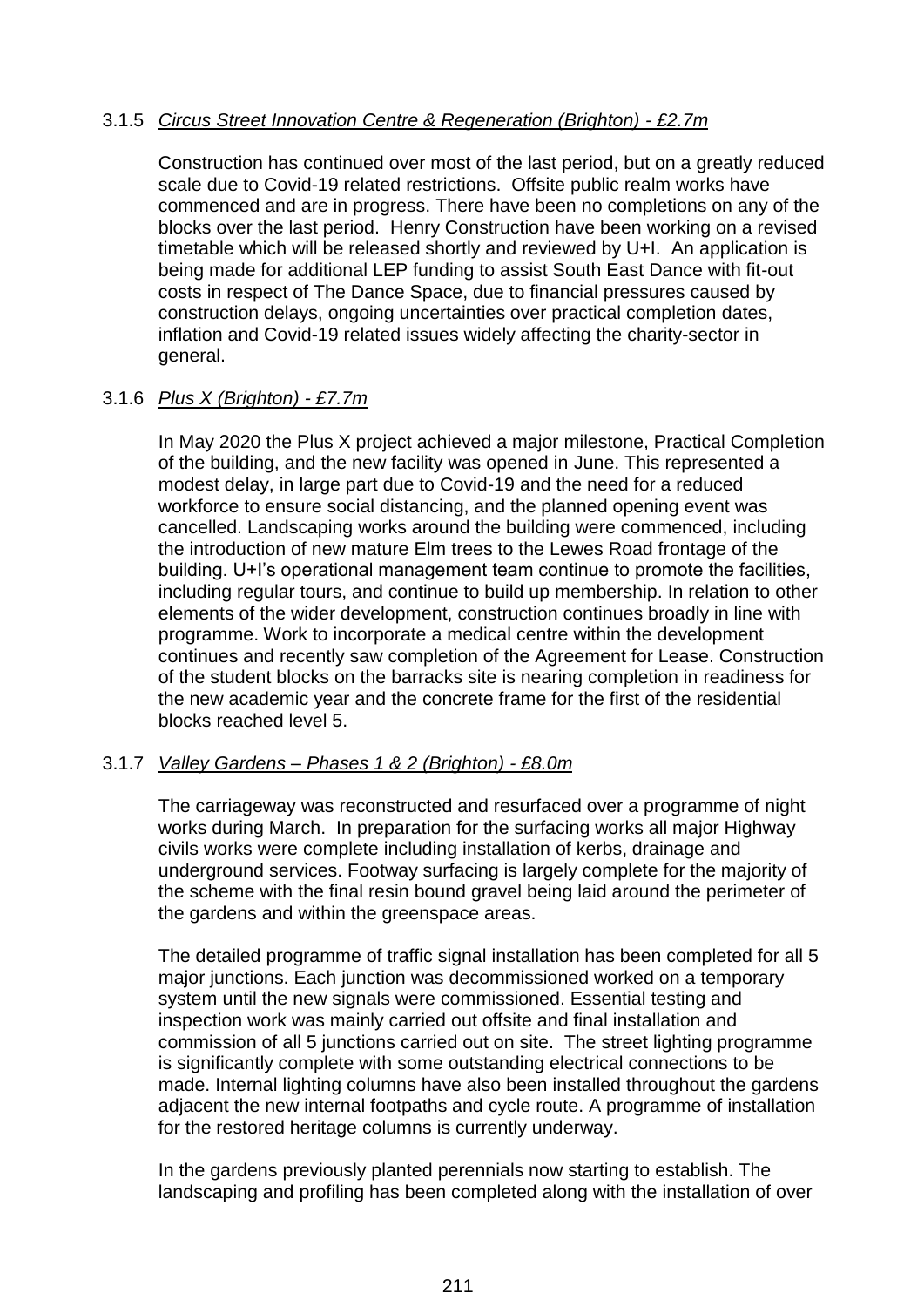150 new trees. The gardens will undergo a period of establishment before fully opened for use.

The majority of the Civils works now are in the new Richmond Square area which has been excavated and prepared within levels ready to receive final surface course. Work will continue in this area to the north with the new lawns area then the developments of St Peters Square where the works compound currently stands.

### 3.1.8 *Adur Tidal Walls & Western Harbour Arm Flood Defences (Shoreham-By-Sea) – £10.5m*

Key areas of progress since the last period include;

- o Established Design Team
- o Preliminary survey programme
- o Developed designs for flood wall to RIBA3/4
- o Preparation of cost plans for delivery
- o Early engagement with Volker Stevin through new EA Framework

### 3.1.9 *A2300 Corridor Improvements (Burgess Hill) - £17.0m*

See 3.25 below

### *LGF Growth Deal Round 3*

3.2 In February 2017 Coast to Capital announced that it has secured £66m through Round 3 of the Growth Deal. All six projects put forward by the Board were allocated funding - totalling £48.77m. The project updates are as follows:

# *Worthing Central Phase 1 (Worthing) - £5.6m*

### 3.2.1 **Teville Gate:**

Main developments since the last period:

- o Construction commenced on new office building for Teville Gate House and topping-out to take place on 01/04/2020.
- o Mosaic Capital's planning application was considered by planning committee on 04/03/2020 and resolution to grant permission subject to S106
- o Homes England provided a letter committing to support the project with funding of £6m for affordable homes.

### 3.2.2 **Union Place:**

Main developments since the last period:

o Following the last pre-app planning meeting held on 29 November 2019, further design work design work has been included within project plans.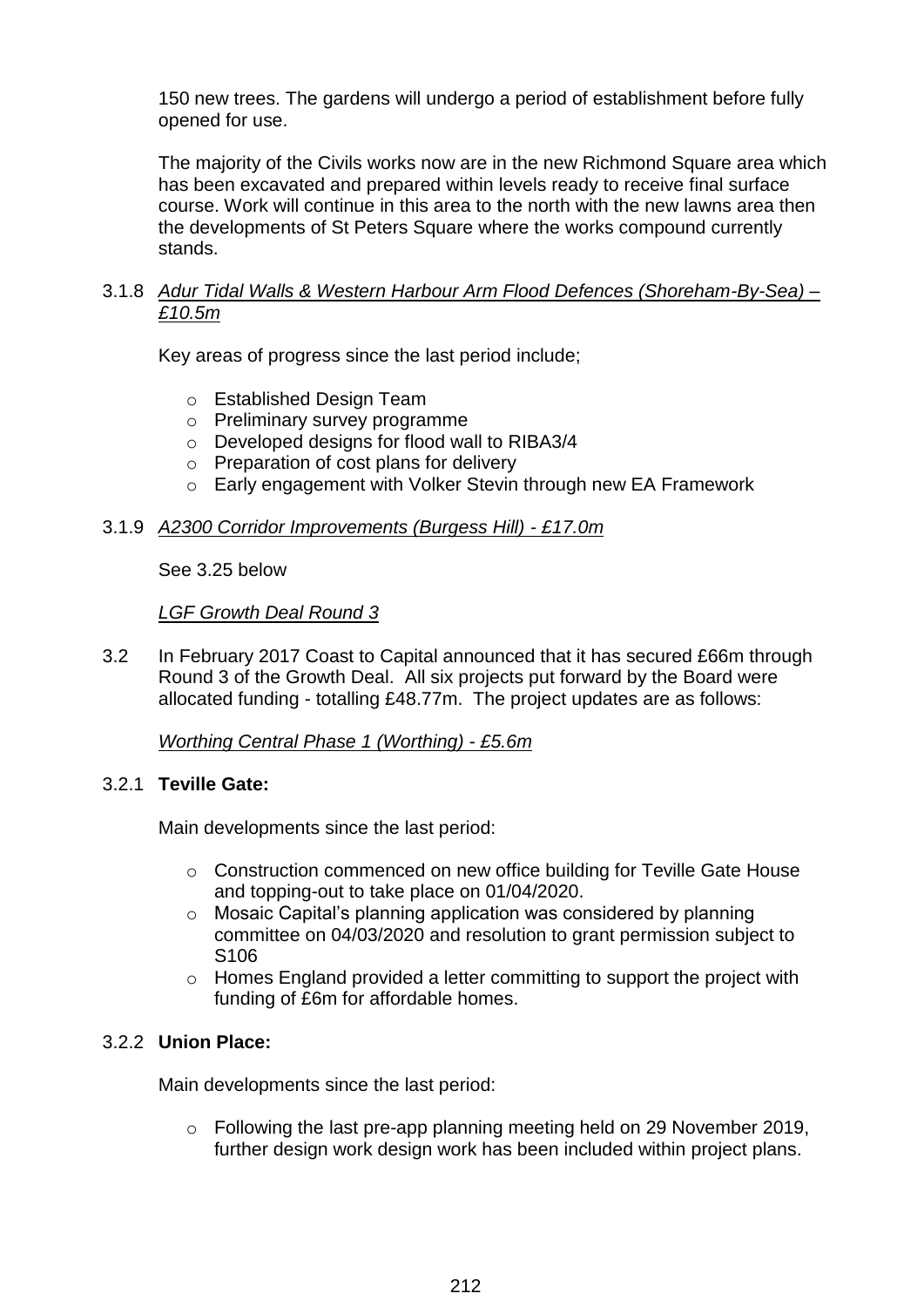- o The project team have been reviewing legal and insurance implications and detailed rights to light and covenants with a view to undertaking a S203 report.
- o Planning application submitted 6th March 2020.
- o Target July Worthing Planning Committee
- o Disposal strategy procurement being undertaken in May 2020.

### 3.2.3 *Decoy Farm (Worthing) - £4.8m*

Preparatory works for remediation:

- o Environmental Screening opinion letter submitted to LPA
- o Site specific Flood Risk Assessment commenced
- o Ground Investigations completed (03/2020)
- o Investigation of compensatory land/habitat underway
- o Master-planning work underway to support marketing.
- o Contractor frameworks identified for remediation.

Preparatory works for disposal:

- Disposal Options Report completed
- Title report commissioned

### 3.2.4 *New Monks Farm & Airport (Shoreham-By-Sea) - £5.7m*

ADC, WSCC, and developers finalised the S106 agreement and planning decision letter was issued on 06/02/2020.

Work to address onsite contamination commenced in September 2019. Ecological works and ground works are underway.

#### 3.2.5 *Growth Location (Burgess Hill) - £14.9m*

**Northern Arc:** Work is continuing on site with housebuilder Countryside Properties. The application for the western link road was submitted on 27 January with determination expected in July 2020. Subject to planning permission, these works are also expected to commence in September 2020. Homes England anticipate that the delivery of the Northern Arc will progress in accordance with agreed timeframe and phasing plan.

Place and Connectivity: Design and build contractors Sustrans & Balfour Beatty have been procured and detailed design is underway. Public engagement on the programme's phase 1 projects began on 14 May and will continue until 25 June. Due to Covid-19 the engagement has been conducted using digital channels, letter drops, and other remote methods. Delivery of the phase 1 schemes will start in Summer 2020 beginning with delivery of town-wide green links. Construction of phase 1 (LGF funded) scheduled to complete in March 2021. A2300 corridor improvements: Construction began in spring 2020 and is ongoing. The project remains on schedule for completion by March 2021.

**Employment space, The Hub:** The second phase of development (a 5,000m2 warehouse for Roche Diagnostics) was completed in early February. The site will be operational by summer 2020. Outline planning permission for the remaining 40,000 m2 has been approved, and issued.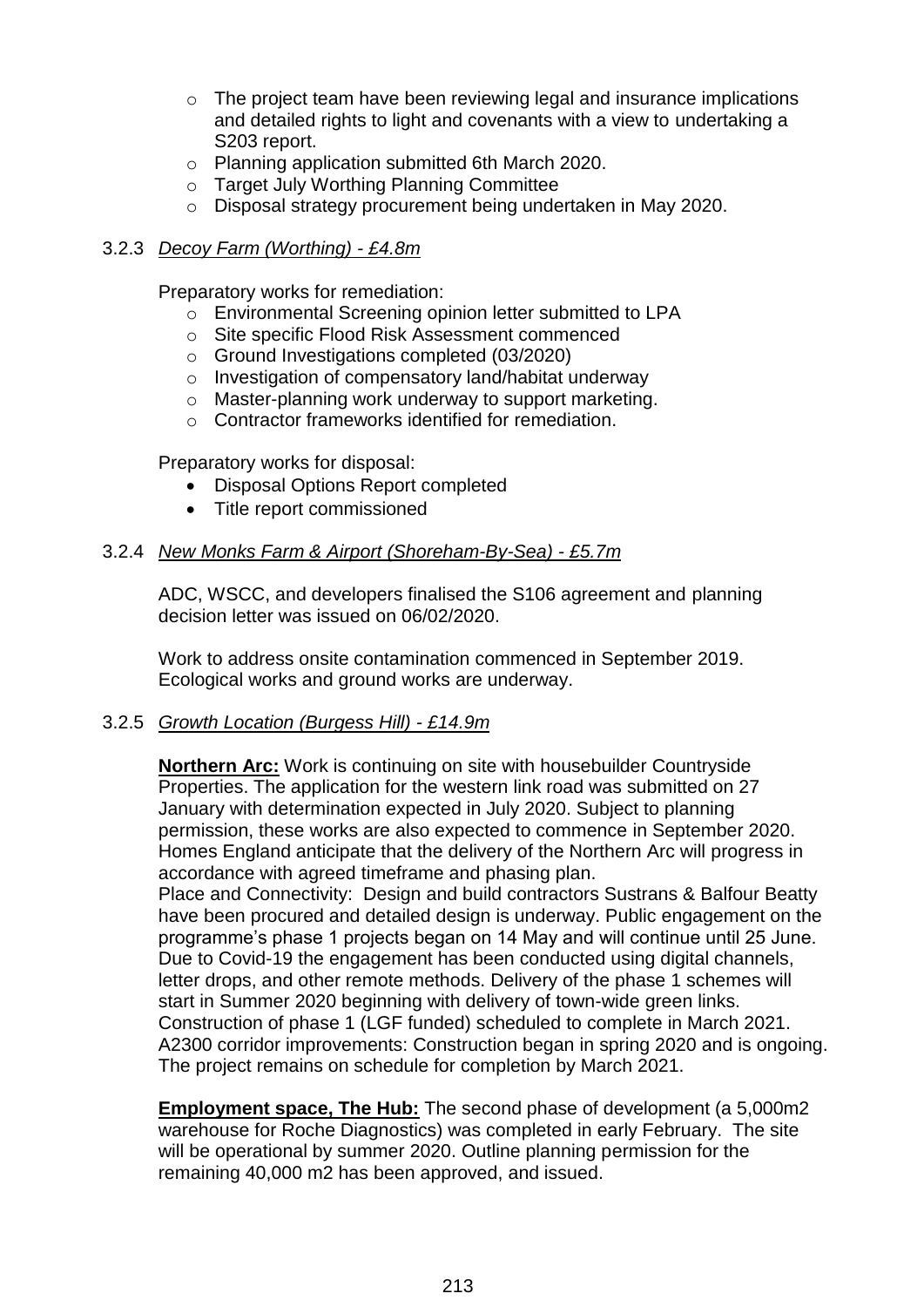**Digital Infrastructure:** Works to implement the Digital Infrastructure across and around Burgess Hill, including a southern link to Brighton and a northern link via Horsham to Crawley, are well progressed despite Covid-19 challenges. Detailed design has been mainly completed. A number of Dig-Once opportunities have been identified which will further reduce the impact of the works on the travelling public and highway network. Works are planned to commence on site in August, under a phased approach with up to four work-fronts at any one time. Additional funding has also been sought from the LEP for the Brighton Link, to deliver a more resilient network connection between Crawley and Brighton, which will be owned by the Authority, rather than relying on leasing 3rd party commercial infrastructure.

### **One public estate (OPE) 7:**

**The Brow** - redevelopment of an extended Brow site in Burgess Hill will provide enhanced accommodation for the emergency and primary care services and to create space for 440 new homes (led by WSCC). Consultants Faithful and Gould completed viability study at the beginning of June which is currently being reviewed ahead of engagement and discussion with other stakeholders. As the scheme is at the design stage Covid-19 has not had an impact.

**Land adjacent to Burgess Hill station** - The conceptual scheme covers a 2.3 hectare site and will provide 240 apartments, a 350 space multi storey car park, 500  $\text{m}^2$  of employment space and significant remodelling of the train station infrastructure. Consultants CBRE delivered a second-draft feasibility report in June. The next steps will be to agree an engagement strategy with the other key stakeholders, Network Rail and The Arch Company (the principal land owner at the site). As the scheme is at the design stage Covid-19 has not had an impact at this time.

**Goddards Green Waste Water Treatment Works:** Phase 1 of the project has been completed delivering most of the odour reduction benefits. All the £4m LGF-funding has been spent, and the project is now continuing at pace funded through the £6.54m HIF grant. Covid-19 has caused a slight delay to the project, resulting from staff in Southern Water's supply chain being furloughed and from the overseas suppliers of some components temporarily closing their factories. Whilst an overall delay of three months is anticipated, the project has robust mitigation measures in place which will ensure that all the odour reduction benefits are realised by December 2020.

# 3.2.6 *Waterfront (Brighton) - £12.1m*

Pre-app process commenced for the Black Rock site - planning application targeted for end of October in order to keep to programme (for expenditure of LEP funds by March 2021).

# *LGF Growth Deal Unallocated Funds Rounds 1 & 2 – December 2016 Call*

3.3 In December 2016 Coast to Capital announced that it had approximately £46.65m of unallocated funds available to support capital growth projects. The Greater Brighton Economic Board put forward eight bids, five of which received funding totalling approximately £9.9m. The project updates are as follows: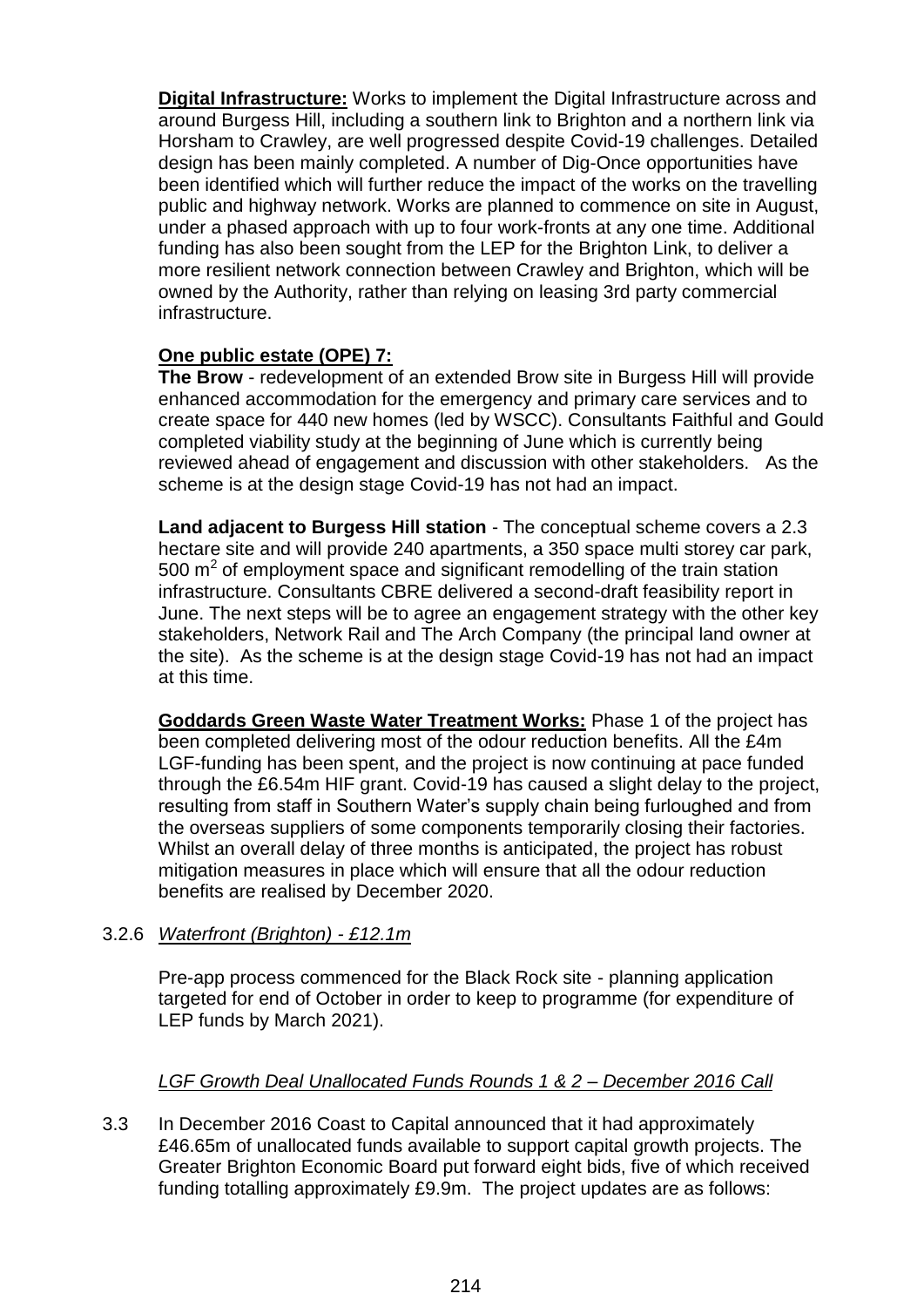### 3.3.1 *Adur Civic Centre (Shoreham-By-Sea) - £1.8m*

Phase 2: Public consultation on proposed development by Hyde Housing took place on 20/02/2020 and detailed design work is underway with a view to the planning application being submitted in Summer 2020.

Issues have arisen from Hyde Housing due to Covid19 and will delay exchange and submission of the planning application.

### 3.3.2 *Springman House (Lewes) – £2.0m*

Architects have undertaken detailed consultation with the blue light end users and have continued to work to develop a viable scheme that meets their operational requirements. The components and overall design for an operationally viable facility has now been agreed with East Sussex Fire & Rescue Service.

### 3.3.3 *Railway Quay (Newhaven) - £1.5m*

Flood defence works on site now completed and negotiations underway with existing tenant re: relocation. Initial masterplan has been prepared and discussions undertaken with potential tenants. However, delays have been created by the closure of the adjacent UTC@harbourside. No further decisions will be made until the future of the UTC has been finalised – Government has decided not to pursue the Preferred Bidder. As such, LDC is working with partners to identify potentially viable end uses for the building and negotiations are ongoing.

### 3.3.4 *Eastside South (Newhaven) - £1.6m*

Work on Phase 1 was completed in 2018, with two new occupiers operational by April 2019.

Work on Phase 2 commenced in April 2019 and demand has been strong for the new units. One business has withdrawn from taking a new unit citing Covid-19, but enquiries remain strong.

# 3.3.5 *Heritage Centre Stage – Corn Exchange & Studio Theatre (Brighton) - £3.0m*

The Council's appointed Management Contractor, Westridge Construction Limited, is progressing emergency and remedial works to achieve weatherproof buildings. Following the completion of all structural remedial works to the 200 year-old Corn Exchange timber frame, lead guttering and roof coverings are now being installed. While the site has remained open during the lockdown, a number of subcontractors furloughed staff, which has caused some delays to progressing works. The council has considered its options to continue the works to Practical Completion and is seeking to continue with Westridge to avoid further delays to the handover of the building to Brighton Dome Brighton Festival adding to its financial pressures caused by Covid-19 crisis.

Project completion is now anticipated in October 2021.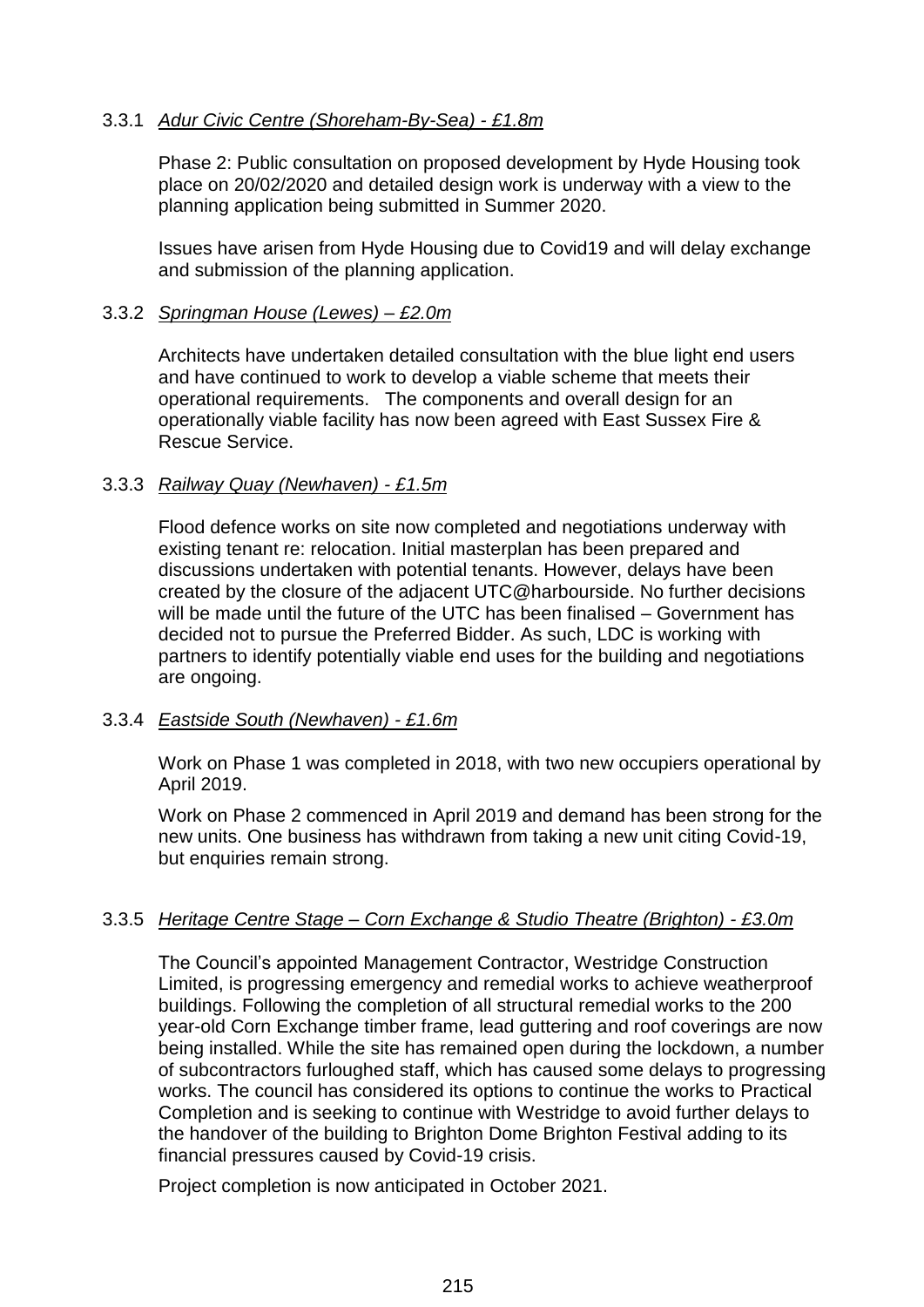# *LGF Growth Deal Unallocated Funds Rounds 1 & 2 – July 2017 Call*

3.4 In July 2017 Coast to Capital launched a new funding round for unallocated funds from rounds 1 & 2. In December 2017, Coast to Capital announced that a total of £27 million had been allocated in the areas of Housing, Regeneration & Infrastructure; Business, Enterprise & Skills; and Transport. Around £12m of the total is supporting projects from across Greater Brighton: The project updates are as follows:

# 3.4.1 *Crawley College STEM & Digital Centre (Crawley) - £5.0m*

Design work has been completed and W Stirland Ltd have been appointed as the building contractor. Subject to planning approval the project is expected to be completed by September 2020.

# 3.4.2 *Pelham Campus Redevelopment (Brighton) - £5.0m*

Formal planning consent for the project was issued on the 23 March 2019 following completion of the legal documentation and agreement of the planning conditions.

Work is continuing with the main contractor and the design team to complete the design and tendering work so the project can move into the construction phase. This is progressing well and it is now expected that work on site will start in the summer.

# 3.4.3 *Ricardo Hybrid Powertrain (Shoreham-by-Sea) - £1.5m*

To deliver a state of the art four-wheel drive hybrid powertrain rig to enable the research and development of the next generation of electrified powertrain systems and vehicles. The equipment has been ordered and construction has commenced. Its due to be commissioned at the end of 2019 and the project is on track.

# 3.4.4 *Charleston Trust Centenary Project (Lewes) - £0.6m*

This 570m<sup>2</sup> new development includes the Trust's first exhibition space, as well as an events space and new restaurant. The exhibition space is housed in a new building, while the events space and restaurant will be situated in two 18thcentury farm buildings, restored and redeveloped. The development launched on 8 September 2018.

# *LGF Growth Deal Unallocated Funding – June 2019 Call*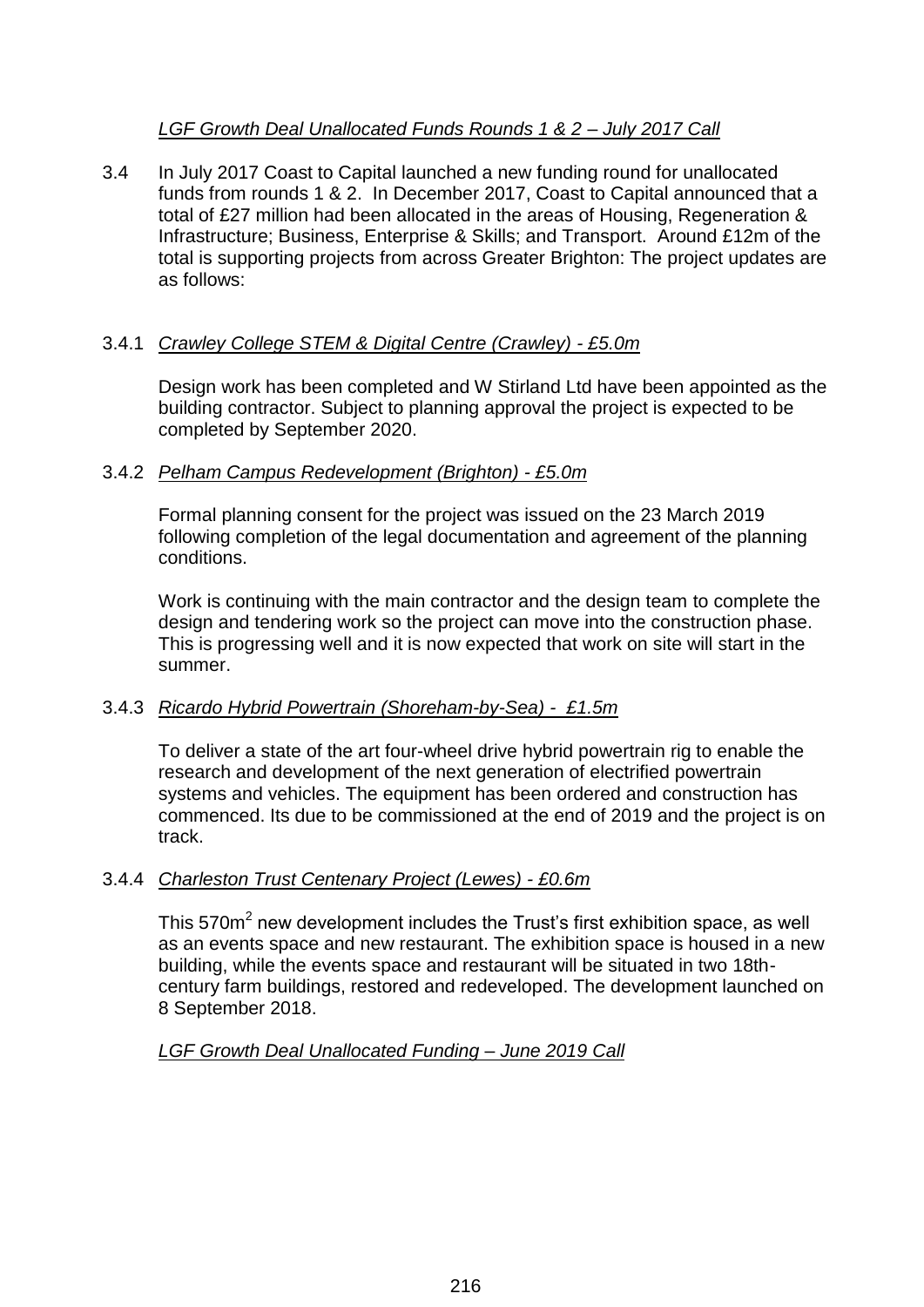- 3.5 In June 2019 Coast to Capital announced that it had approximately £9.1m of unallocated funds available to support capital growth projects. Funds would specifically target projects that contribute towards the Coast to Capital Gatwick 360 Strategic Economic Plan (SEP); to deliver economic outputs as detailed within the 8 priorities SEP, or to support medium term delivery of the Strategy. This call was open for Expression of Interest (EOI) applications from Tuesday 11th June 2019 until 12noon on Tuesday 2nd July 2019.
- 3.6 A total of 6 projects from across the Greater Brighton region were awarded funding:
	- Developing Land Based Skills and Skills Resilience in People (Plumpton College) - £831,265
	- Gigabit Coast: Adur & Worthing (Adur & Worthing Councils) £2,000,000
	- Haywards Heath College (Chichester College Group) £1,200,000
	- Crawley Growth Programme Phase 3 (Crawley DC/West Sussex CC) £820,000
	- Brighton 5G Fibre Ring (Brighton & Hove City Council) £832,647
	- Littlehampton Town Centre Public Realm Improvement Scheme (Arun District Council) - £564,274

In addition, West Sussex County Council were awarded £2,000,000 for the Converged Fibre Connectivity Programme, which will have an impact across the West Sussex Districts.

# **4. ANALYSIS & CONSIDERATION OF ANY ALTERNATIVE OPTIONS**

4.1 None required.

# **5. COMMUNITY ENGAGEMENT & CONSULTATION**

5.1 None required.

# **6. CONCLUSION**

6.1 The Board is asked to note the contents of this report.

# **7. FINANCIAL & OTHER IMPLICATIONS:**

### Financial Implications:

7.1 A total of approximately £90m was allocated to projects across the City Region from LGF Growth Deal rounds 1 & 2 and £48.8m of funds from LGF Growth Deal round 3. Further sums totalling £27.3m have also been accepted from the LGF Growth Deal Unallocated Funds rounds. These schemes are listed in paragraphs 3.1 to 3.6 above. Schemes already included within the Greater Brighton Investment Programme have approved business cases in place with funding options identified and these have been reported to their respective bodies. The progress of each scheme is detailed within the Investment plan Update Report in appendix 1.

*Finance Officer Consulted: Rob Allen, Principal Accountant*